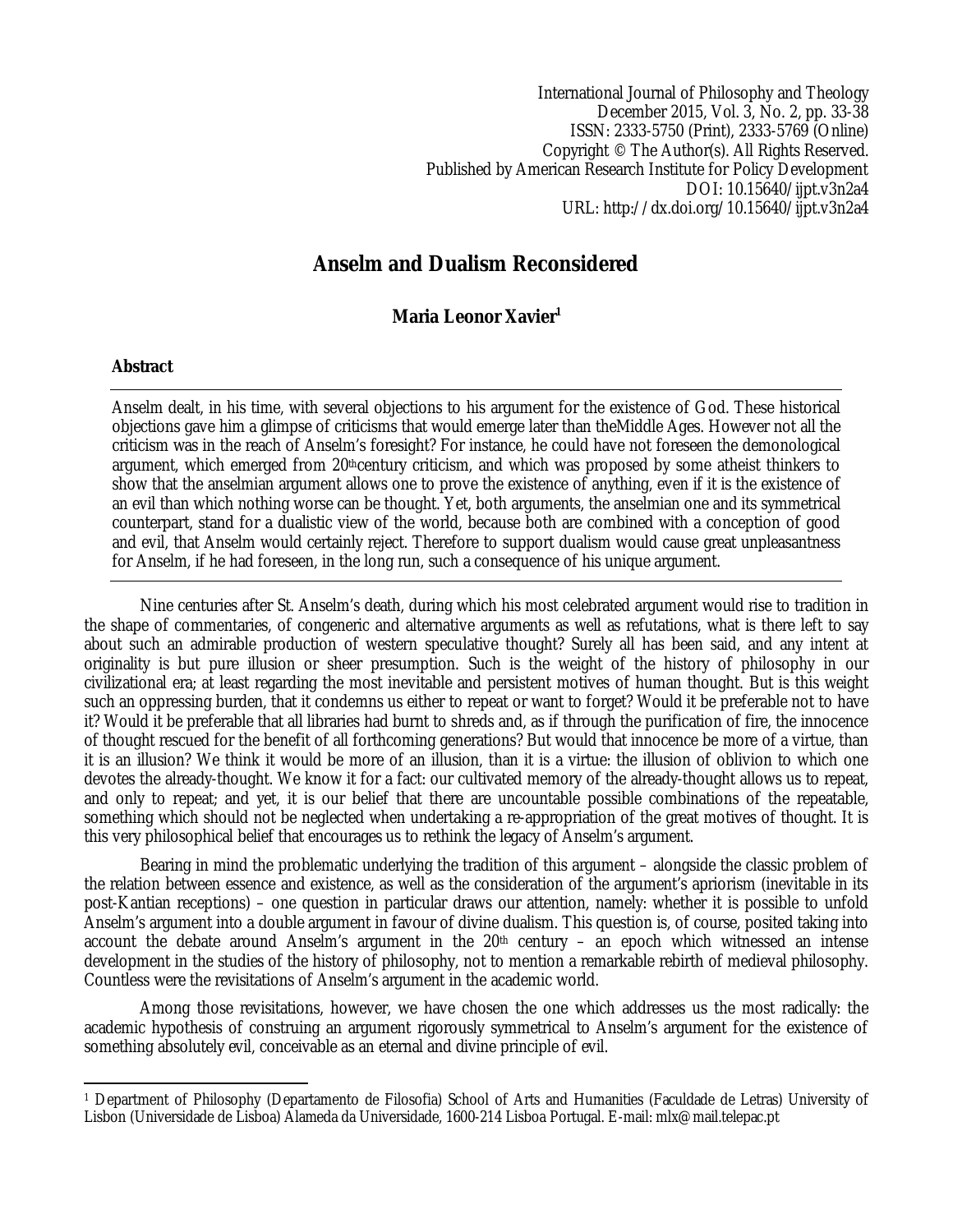The combination between Anselm's argument and its symmetric would once again stimulate a Manichaeist world view. It is this hypothesis of the symmetrical argument we herein wish to dispute, thus proceeding according to the model of exposition and argumentation inspired by the scholastic *quaestio*.

## **Dualism into question again**

Therefore, in the way of an article of a disputed question, we ask:

**If** Anselm's argument impedes the construction of another structurally identical argument in favour of the real and necessary existence of some insuperably thinkable evil.

**It seems that** Anselm's argument does not impede the construction of another structurally identical argument in favour of the real and necessary existence of some insuperably thinkable evil, as is the "demonological argument", formulated by Michael Tooley in the light of Anselm's argument2.

1. First of all: just as, in the dominion of goods, it is possible to think an insuperably thinkable good, corresponding to Anselm's concept of God as something greater than which nothing can be thought<sup>3</sup>: so too in the dominion of evils (where we cannot walk an infinite path in search of greater evils) it is possible to think an insuperably thinkable evil, an evil which is lesser than no other evil and is, as such, greater than all other thinkable evils.

2. Moreover, an insuperably thinkable evil cannot possibly be a fiction of the mind. Were it a fiction of the mind, and it would exist in the mind only. However, were it to exist in the mind only, and its existence would also be thinkable in reality, which is greater4. Indeed, that which exists in the mind and in reality is greater than that which exists solely in the mind. For instance, an evil in intention and in action is greater than this very evil solely in intention. Therefore, were an insuperably thinkable evil to exist in the mind only, and it would be no insuperably thinkable evil whatsoever, which would be a contradiction. Thus, an insuperably thinkable evil exists not only in the mind, but also in reality.

3. Moreover, an insuperably thinkable evil exists in such a necessary manner, that it is absolutely impossible to doubt its existence. In truth, it is possible to think that something exists in such a manner rendering its non-existence unthinkable; which is greater than something which exists in a manner rendering its inexistence thinkable5.

 $\overline{\phantom{a}}$ <sup>2</sup>Within the scope of Michael Tooley's and Alvin Plantinga's debate on Anselm's argument: «If, for example, we use the expressions 'the Devil' and 'maximaly evil' in such a way that it is analytically true that x is the Devil if and only if x is omnipotent, omniscient, and perfectly evil, and that x is maximally evil if and only if x exists in every possible world, and is omnipotent, omniscient, and perfectly evil in every world, we can construct a precisely parallel argument to show that the Devil necessarily exists. And from this it follows that God does not exist. For even if it is not logically impossible, as some have contended, for there to be two distinct, co-existing beings, both of whom are omnipotent, it is impossible for there to be two distinct, omnipotent, co-existent beings which are such that it is not necessarily the case that their wills coincide. And this will certainly be so if one being is perfectly good, and the other perfectly evil. – Not surprisingly, Plantinga prefers the ontological argument to the demonological one. But as he offers no argument in support of this preference, it is difficult not to view it as logically arbitrary.»Michael Tooley, "Plantinga's Defense of Ontological Argument", Mind, Vol. XC (July 1981) nr.359, p.425. – A similar argument in another article of the time, but parallel only to the reasoning in Proslogion 2: «But, counters the Fool, does not this method of proof generalize to so many areas that its validity becomes dubious? For he can also say in his heart: There is no being than which no more evil can be conceived. So there is, if only in his mind, something than which no more evil can be conceived. But something more evil than it could be conceived, if it existed only in his mind, namely something as evil, but also really existing. So that than which no more evil can be conceived does not exist only in the mind of the Fool, but also in reality. This Satan, that than which no more evil can be conceived, really exists.»Stephen Read, "Reflections on Anselm and Gaunilo", International Philosophical Quarterly, Vol. XXI (December 1981) nr. 4, p.437.

<sup>3</sup> «Etquidemcredimus te esse aliquid quo nihilmaiuscogitaripossit.» Anselmus, Proslogion (Pr.) 2, in F. S. Schmitt (Ed.), S. AnselmiCantuariensisArchiepiscopi Opera Omnia, Stuttgart – Bad Cannstatt, 1968, I, p 101, 4-5. Now, something insuperably thinkable coincides with an insuperably thinkable good, as Anselm himself confirms in his replica to Gaunilo's criticism: (cf. Id., Quid ad haecrespondeat editor ipsiuslibelli (Resp.) [8.] (Schmitt: I, 137, 14 28).

<sup>4</sup>A symmetrical reasoning to Anselm's: «Et certe id quo maiuscogitarinequit, non potestesse in solo intellectu. Si enimvel in solo intellectu est, potestcogitari esse et in re, quod maius est.» Id., Pr. 2 (Schmitt: I, p.101, 15-17).

<sup>5</sup>«Nam potestcogitari esse aliquid, quod non possitcogitari non esse; quod maius est quam quod non esse cogitaripotest.» Id., Pr. 3 (Schmitt: I, p.102, 6-8).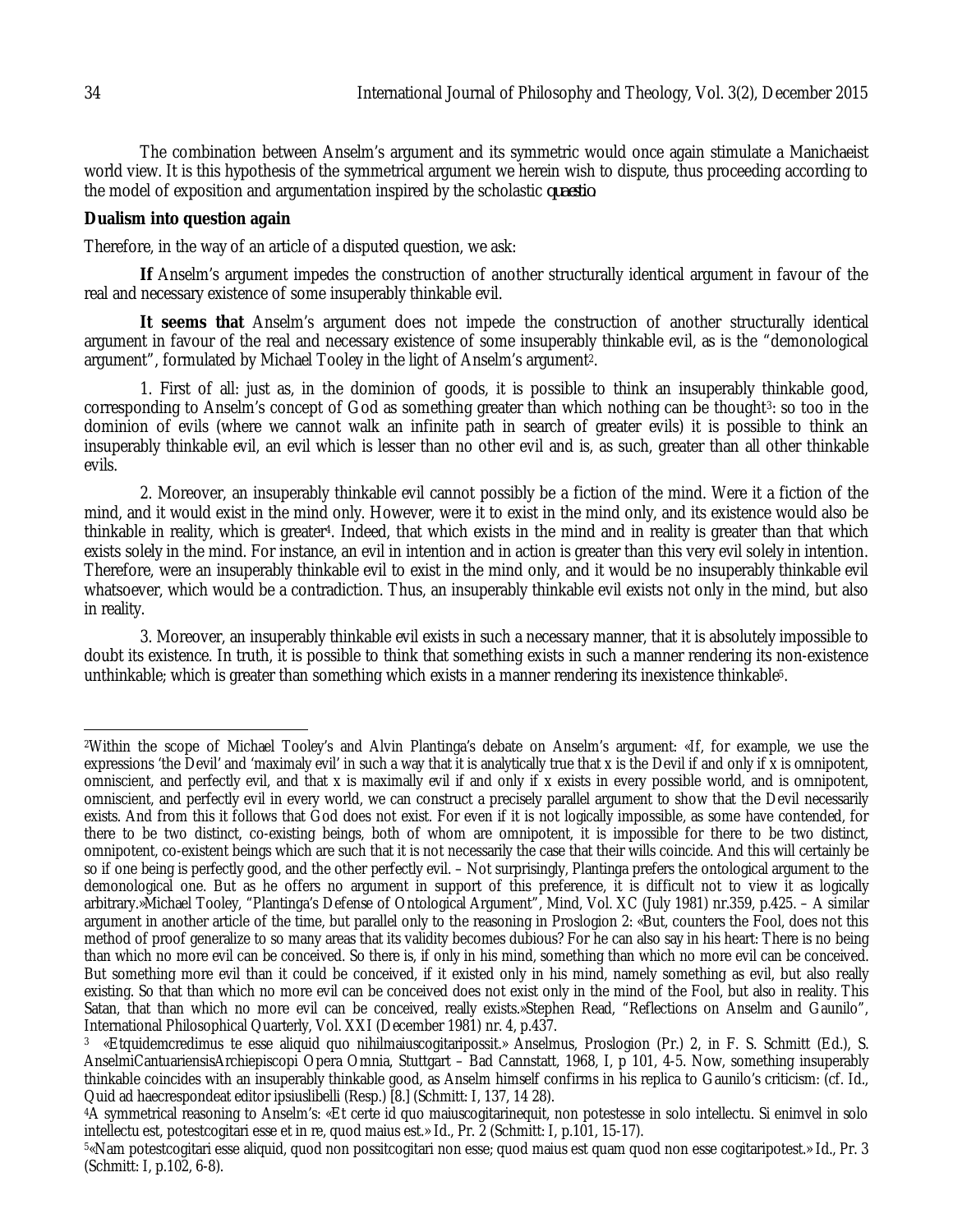Accordingly, an evil whose inexistence is unthinkable is greater an evil than another one whose inexistence is thinkable. Since the inexistence of something is thinkable by means of a beginning or an end, then an evil whose inexistence is thinkable is an evil which begins or ends. On the contrary, an evil whose inexistence is unthinkable can neither begin nor end. Now, an evil which neither begins nor ends is surely greater than an evil which begins or ends. Therefore, were an insuperably thinkable evil to exist in a manner rendering its non-existence thinkable, and it would not be an insuperably thinkable evil as such, which would be a contradiction. An insuperably thinkable evil thus exists in a manner so necessary, that it is impossible to doubt it.

4. Moreover, an insuperably thinkable evil is far from being something insuperably thinkable in the scope of a certain gender or species, as is the case of Gaunilo's lost island. This and any other analogous examples allow us to caricature Anselm's argument, but they fail to satisfy the condition of necessary existence; for anything insuperably perfect in its gender cannot but exist contingently, thus rendering its inexistence thinkable by means of its divisibility and spatial-temporal limits. Instead, an insuperably thinkable evil not only does not fit into a certain gender, but it is diametrically opposed to an insuperably thinkable good, which coincides with Anselm's concept of God as something insuperably thinkable. Just as Anselm's concept of God is thinkable within a process departing from lesser goods in search of greater goods, so does the concept of an insuperably thinkable evil conform to a process departing from lesser evils towards greater evils. And just as Anselm's concept of God is consistent but with real and necessary existence – in accordance to the judgments of the order of existence intervening in the argument of *Proslogion* –, so is the concept of an insuperably thinkable evil consistent but with real and necessary existence, due to the same judgments. And, furthermore, just as Anselm's concept of God must be referred to something super-spatial-temporal in order to be conceived with the necessary existence incumbent to it, so must the opposite concept of an insuperably thinkable evil be something super-spatial-temporal in order to exist necessarily, thus rendering its inexistence unthinkable. And yet, something super-spatial-temporal (which exists necessarily) is more omnipresent than time and the world; for none of these is wholly, indivisibly present in each of its parts, thus rendering it possible to think the inexistence of the whole world in any of its parts or, likewise, the inexistence of the totality of time in any of its parts6. Only the attribute of an indefectible omnipresence is truly consistent with the necessary modality of existence – that modality whose negation is unthinkable (which, in turn, is a way of expressing its indefectibility). Therefore, Anselm's argument not only deduces the necessary existence of an omnipresent, insuperably thinkable good, but it does not impede a similar deduction of the necessary existence of an omnipresent, insuperably thinkable evil. It is thus possible to rationally conclude the necessary existence of two omnipresent, yet mutually opposed absolutes.

**Against** this, nonetheless, stand the traditional arguments against dualism; for the anti-dualist plight emerges as one of the dominant tendencies in the history of western thought. The following examples illustrate one such tendency.

Anselm himself, whose thought is not dualist, allows us to construe an anti-dualist argument based upon elements of *Monologion*'s third way (which produces evidence in favour of a supreme existent7) and *Proslogion*'s only way (which speaks in favour of the necessary existence of something insuperably thinkable). Were two contrary absolutes to exist necessarily, and both of them would share the strength of existing necessarily. Where would this common strength come from? Either from something extrinsic, by means of which both existed necessarily; or reciprocally, from one another, so that each of the two absolutes would not exist necessarily but for the sake of the other.

Were both to exist necessarily by means of something extrinsic, and none of them would consist of something insuperably thinkable, rather both would be thinkable absolutes, surmountable by the extrinsic cause of common necessary existence – which is a contradiction. Or, which is the same: both would be relative, not absolute.

 $\overline{a}$ <sup>6</sup>«Nam et si dicaturtempus semper esse et mundusubique, non tamenilludtotum semper autistetotus est ubique. Et sicutsingulae partes temporis non suntquandoaliaesunt, itapossuntnumquam esse cogitari. Et singulaemundi partes, sicut non sunt, ubialiaesunt, itasubintelligipossuntnusquam esse. Sed et quod partibus coniunctum est, cogitationedissolvi et non esse potest. Quarequidquidalicubiautaliquandototum non est: etiam si est, potestcogitari non esse.» Id., Resp. [4.] (Schmitt: I, p.131, 25-32). 7Cf. Id., Monologion (Mon.) 3 (Schmitt: I, pp.15-16).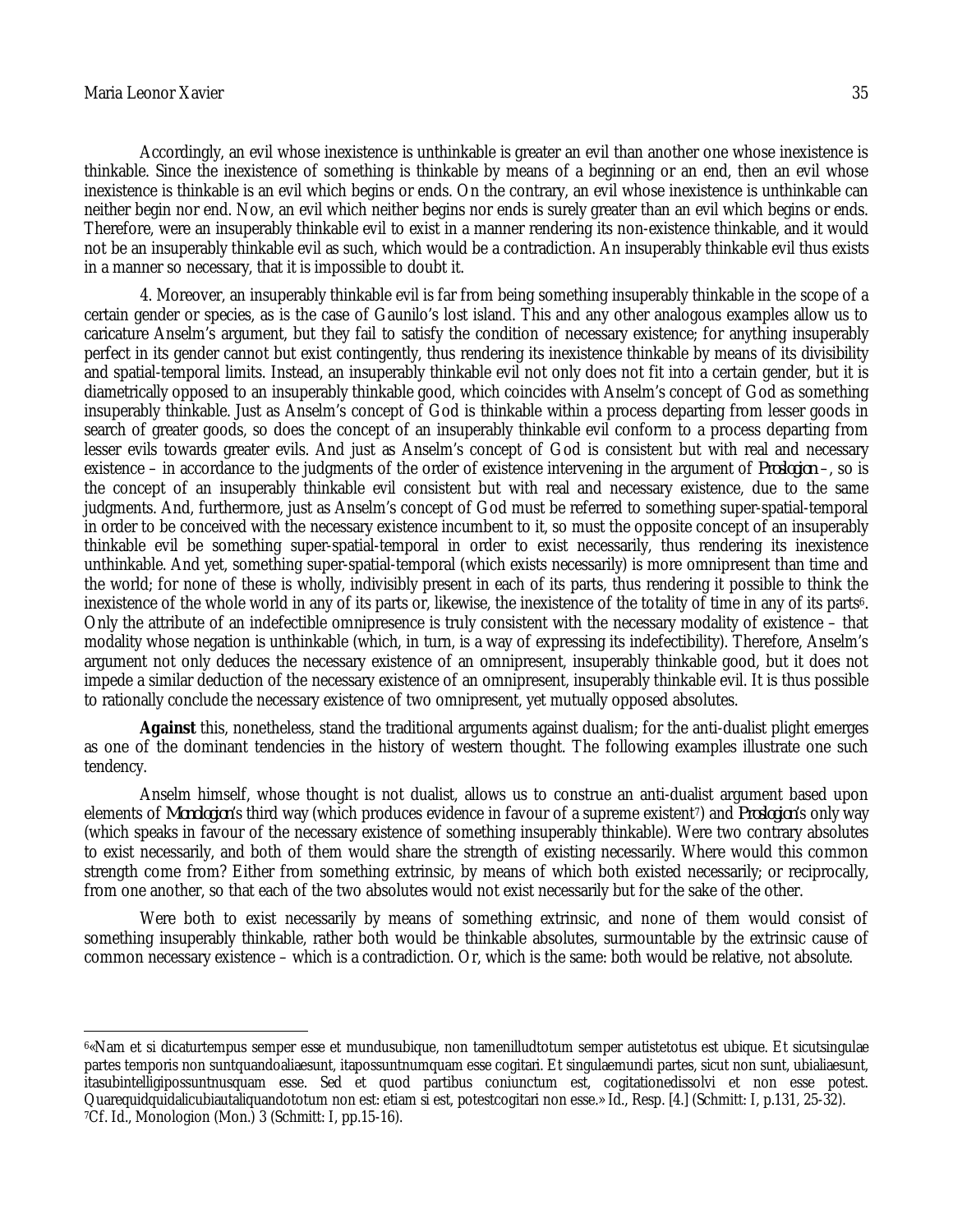On the other hand, were both to exist necessarily by means of the other, and each of them would be the cause of the necessary existence of the other, which, in light of the principle of asymmetry of the relation *per aliquid* – according to which no effect may cause its cause and no cause may be caused by its effect<sup>8</sup> –, is impossible. Therefore, were both contrary absolutes to exist necessarily, and their common necessary existence would still lack a rational explanation.

John Duns Scotus, in his turn, promptly excludes dualism by arguing in favour of the necessary existence of a first principle. According to him, were the first principle to exist contingently, and it would be possible for something incompossible with it to exist. Since the first principle is the uncausable good, then something incompossible with it would have to be something comparable to it in terms of independence and power, as is the uncausable evil. Both being uncausable and incompossible, however, none of them would exist by means of the other; rather both would have to exist in an original and simultaneous manner – which cannot be, for both are incompossible amongst themselves. Therefore, the uncausable good cannot exist contingently; rather it must exist necessarily, so that something incompossible with it – as is the uncausable evil – cannot exist<sup>9</sup>.

John Duns Scotus, still regarding necessary existence, therefore argues in favour of the unicity of the first principle: were two first principles to exist necessarily, and both would fall under a common gender: the gender of things which exist necessarily; but species falling under the same gender do not all possess the same degree of perfection, which means that two first principles belonging to the gender of the necessarily existent would not exist with the same degree of necessity, rather one would exist more necessarily than the other. Therefore, were two principles to exist necessarily, and they would not exist in an equally necessary manner10.

Meanwhile, by inferring God's unicity from his infinite perfection, Thomas Aquinas also formulates the hypothesis of there being more than one God; were there two gods, they would have to be mutually different, in which case a property might belong to one and not to the other, which would signify a deprivation. That is, the two gods would differ from one another by means of a deprivation, which means they would not be equally perfect, rather one would be more perfect than the other. Therefore, there could not possibly be two gods with the same degree of supreme perfection<sup>11</sup>.

In the scope of the prime efforts towards a rational self-dilucidation of Christianity, Justin argues in favour of the unicity of the uncreated, thereby displaying his difficulty in rationally explaining the difference between two uncreated beings. For, if the explanation requires one to find a substantial cause for the difference, then one would incur an infinite search of causes for differences: starting by the cause of the difference between the two uncreated beings, moving on to the causes of differences between the cause discovered and each of the uncreated beings, and so forth<sup>12</sup>. In a word, difference requires explanation, which renders it unoriginal; but not that which is unique.

 $\overline{\phantom{a}}$ 

<sup>8</sup>«Ut veroplura per se invicemsint, nullapatitur ratio, quoniamirrationabiliscogitatio est, ut aliquaressit per illud, cuidat esse.» Id., Mon. 3 (Schmitt: I, p.16, 10-12).

<sup>9</sup>The reference to the uncausable good and evil was included by ourselves in this modified version of Scotus' argument, which is based on the following text:«Quinta conclusio: incausabileest ex se necesseesse. Probatur: quia excludendoomnem causam aliam a se, intrinsecametextrinsecam, respectu sui esse, ex se estimpossibile non esse. Probatio: nihilpotest non esse, nisialiquidsibiincompossibile positive velprivativepossit esse, quia saltem alteriumcontradictoriorumest sempre verum. Nihil incompossibile incausabili potest – positive vel privative – esse, quia vel ex se vel ab alio: non primo modo, quia tunc esset sic ex se – ex quarta – et ita incompossibilia simul essent; et pari ratione neutrum esset, quia concedis per illud incompossibile illud incausabile non esse, et ita sequitur e converso.» Ioannes Duns Scotus, Tractatus de Primo Principio (TPP), c.3, n.34 (Ed. Kluxen, Madrid, 1989, p.86). To be noted that Scotus does not argue in favour of the necessary existence of the first principle without having argued in favour of its possibility as an efficient cause [Secundaconclusio: cf. TPP, c.3, n.27], of its uncausability [Tertiaconclusio: cf. TPP, c.3, n.32] and of its existence per se [Quartaconclusio: cf. TPP, c.3, n.33].

<sup>10</sup>«Duaenaturaesubeodemcommuni non habentgradumaequalem. Probatur per differentiasdividentesgenus; si suntinaequales, ergo et esse uniuseritperfectius esse alterius; nullum esse perfectiusipsonecesse esse exse.» Id., TPP, c.3, n.35.

<sup>11</sup>«Si ergo essentplures dii, oportereteosdifferre. Aliquid ergo conveniret uni, quod non alteri. Et si hoc essetprivatio, non essetsimpliciterperfectus: si autem hoc esse perfectio, alterieorumdeesset. Impossibile est ergo esse pluresDeos.» Thomas de Aquino, SummaTheologiae I, q.11, a.3, resp.

<sup>12</sup>Cf. Justin of Rome, Dialogue with Trypho 5.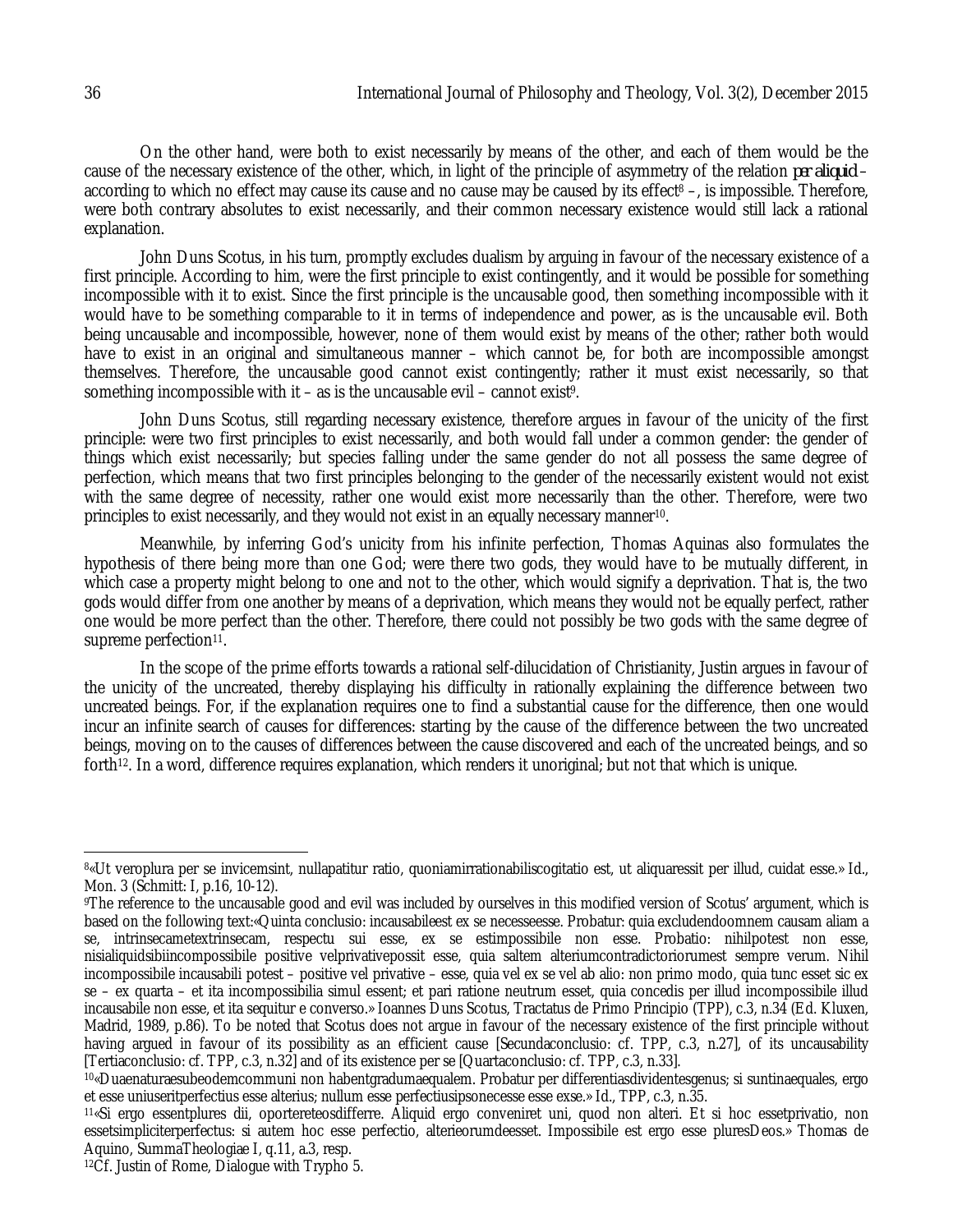$\overline{a}$ 

This and no other must have been the ground orientation of the ancient Greek philosophers, who conceived the origin of things from the perspective of a unique principle, instead of several principles, as Thomas Aquinas recognizes<sup>13</sup>.

Beside the arguments in defense of monotheism, stand the classic solutions for the problem of evil, which do not permit evil to be compared to its contrary by denying evil's status of substance or cause and reducing it to an effect or state; be it as ignorance (Plato); be it as a disorder of the soul, as opposed to the balance of virtue (Aristotle), composed of the supremacy of passion over reason (stoicism) and consented by free will (Augustine); be it as an effect of multiple causes, as opposed to the effect proceeding from the unique cause, Good (Pseudo-Dionysius); be it as a lack of perseverance towards the natural desire for justice (Anselm) or as an error while choosing the path towards happiness (Thomas Aquinas); etc.

Indeed, Anselm himself is part of the tradition which refuses a substantial evil. In conformity with Anselm's culture and the concept of God in*Proslogion*, as something greater that which nothing can be thought, evil may be pertinently conceived as something lesser than which nothing can be thought: such is Anselm's concept of evil, which Alessandro Ghisalberti formulates against the possibility of thinking a malign God, by resorting to a symmetrical replica of the argument in *Proslogion*14*.*

In a word, united against the conception of two contrary and omnipresent absolutes – the insuperably thinkable good and evil – stand both the arguments in favour of monotheism and the classic solutions of the problem of evil, which reduce evil to an insignificant contrary of good.

To this, **I answer** by stating that Anselm's argument cannot, on its own, impede the construction of another structurally identical argument for the real and necessary existence of an insuperably thinkable evil; and this, regardless of the arguments in favour of divine unicity (excluding polytheism and, with it, divine dualism) and the weight of antidualist tradition (which Anselm integrates, and which reduces evil to a lesser term). On the one hand, divine unicity is hard to prove in the eyes of those who question it, as William of Ockham himself recognizes<sup>15</sup>; monotheism, in its turn, is not irrefutable. On the other hand, Anselm's argument does not, on its own, contain a lessening notion of evil; without that same notion, as a matter of fact, it would be impossible to understand one such argument. It is undeniable that, in the light of the author's philosophy, the understanding of the argument in *Proslogion* is always pertinent, representing an unavoidable point of reference to all interpretations; and, from this point of view – that is, within the context of the author's philosophy and in a manner articulated with Anselm's notion of evil –, the possibility of a symmetric of the argument in *Proslogion* makes no sense whatsoever. Truth be said, however, this argument is no longer only Anselm's, for it gradually became common patrimony of western thought. Indeed, throughout the centuries Anselm's argument has summoned many illustrious interpreters, but not specialists in Anselm's philosophy.

<sup>13</sup>«Undeetantiquiphilosophi, quasiabipsacoactiveritate, ponentes principiuminfinitum, posueruntunumtantumprincipium.» Thomas de Aquino, Summa Theologiae I, q.11, a.3, resp.

<sup>14</sup>«Per superare equivoci di questo tipo è suficiente, a mio avviso, prendere in considerazione il nome anselmiano di Dio ("ciò di cui non si può pensare nulla di più grande"; "maggiore di quanto si possa pensare") ed esaminarlo in funzione della nozione di "male" (a tal proposito può risultare utile ricercare la definizione anselmiana del male. Si nota subito come per Anselmo, il quale segue la concezione tradizionale, il male sia considerato un difetto, una mancanza, un'imperfezione, qualcosa di nocivo. Dunque, pensare ad un essere sommamente malvagio, un male insuperabilmente pensabile (un I.Q.M. malvagio), significherebbe postulare la pensabilità di una imperfezione somma. Trattandosi dell'imperfezione, della carenza di positivo (credo legittimo assumere perfetto come sinonimo di positivo, e perciò imperfetto come non positivo, ossia negativo), non sarebbe il pensiero di "ciò di cui non si più pensare nulla di più grande (nell'ordine della malvagità)", bensì equivarrebe a "ciò di cui non si può pensare nulla di più piccolo, di minore".» Alessandro Ghisalberti, "Riflessioni Critiche sulla Lezione di Maria Leonor L.O. Xavier, A Questão do Argumento Anselmiano", Philosophica 37 (Lisboa, 2011), p.279.

<sup>15</sup>«Quantum ad secundum articulum [scilicet na ens primum sit praecise unum (supra, p.337, in.18)] dico quod est tantum unum ens simpliciter primum, quamvis contra protervientes sit difficile hoc probare.» Guilelmus de Ockham, In Librum Primum Sententiarum Ordinatio I, d.2, q.10 (Ed. de Stephanus Brown e Gedeone Gál, in Guillelmi de Ockham Opera Theologica II, St. Bonaventure, N. Y., 1970, p.356, in.14).